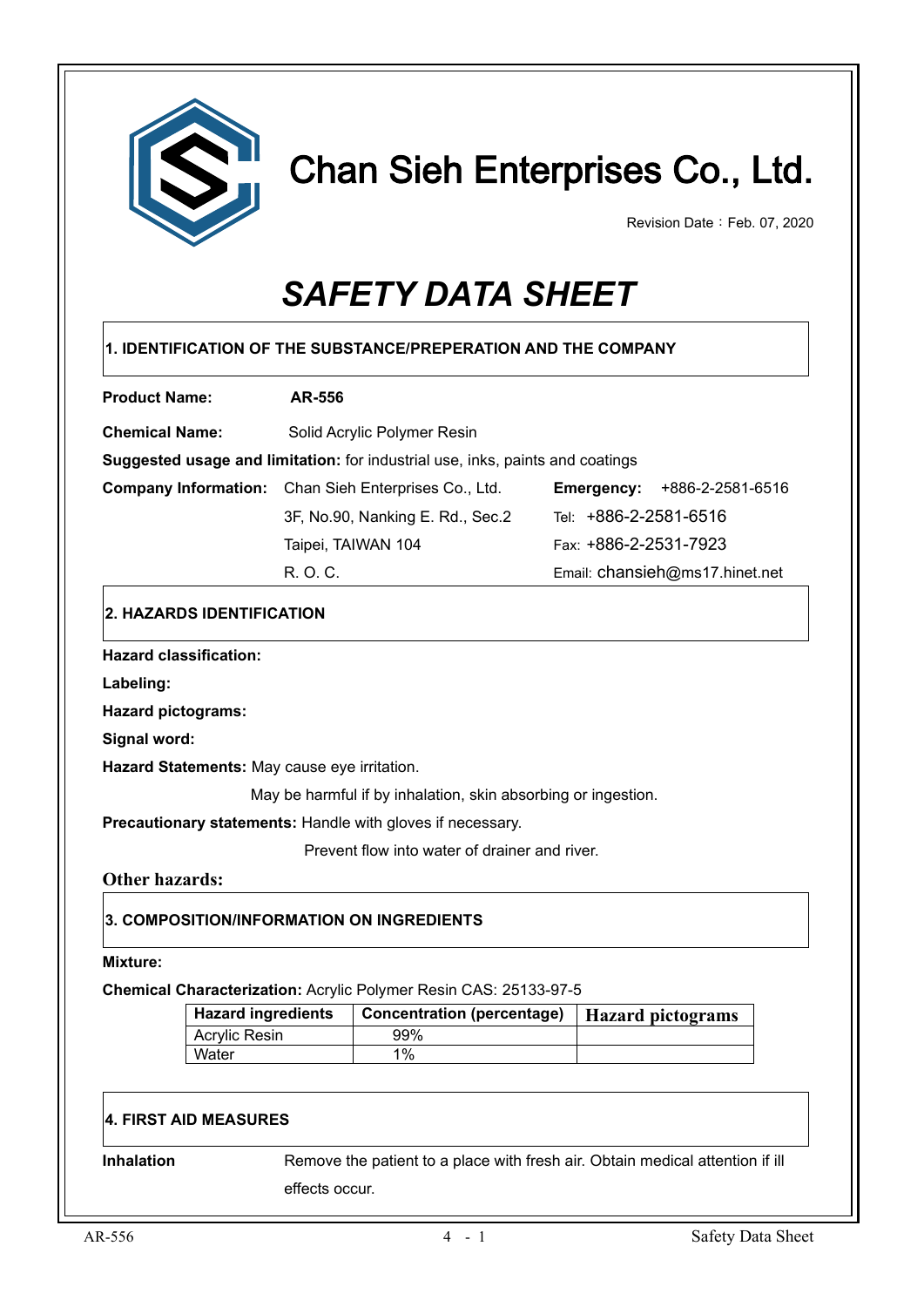| <b>Skin Contact:</b><br>Wash with water.                                                                                           |  |
|------------------------------------------------------------------------------------------------------------------------------------|--|
| <b>Eye Contact:</b><br>Immediately flush with plenty of water for 15 minutes, and obtain medical<br>attention if still irritating. |  |
| Ingestion<br>Wash out mouth with water. Obtain medical attention if ill effects occur.                                             |  |
| The Most important Symptoms and hazardous effects: May cause skin reddish and dizziness                                            |  |
| Personal protection for the first aid person: Current unknown.                                                                     |  |
| Indication for physician: Symptomatic treatment and supportive therapy as indicated.                                               |  |
| <b>5. FIRE-FIGHTING MEASURES</b>                                                                                                   |  |
| Not classed as flammable. If involved in a fire, it may emit noxious and toxic fumes.                                              |  |
| Extinguish media: Foam, CO2, dry powder, water spray.                                                                              |  |
| Special hazards may occur during fire-fighting: This material will support combustion, if ignited. Like                            |  |
| all thermoplastic materials, it will melt under fire                                                                               |  |
| conditions.                                                                                                                        |  |
| Special fire-fighting procedure:                                                                                                   |  |
| Protection for fire fighter: Protective clothes and gloves                                                                         |  |
| 6. ACCIDENTAL RELEASE MEASUREMENT                                                                                                  |  |
| <b>Personal precautions</b><br>Spilled particles present a severe slip hazard. Avoid contact with skin and                         |  |
| eyes. Do not breathe dust.                                                                                                         |  |
| Environmental precaution: Do not release to the environment.                                                                       |  |
| Methods for cleaning up : Sweep up and shovel into waste container.                                                                |  |
| 7. HANDLING AND STORAGE                                                                                                            |  |
| <b>Handling precautions</b><br>Avoid contact with eyes. Do not breathe dust.                                                       |  |
| <b>Storage conditions</b><br>Store in a cool dry place.                                                                            |  |
| 8. EXPOSURE CONTROLS/PERSONAL PROTECTION                                                                                           |  |
| <b>Construction control:</b> Close room should have ventilation system.                                                            |  |
| <b>Control factors: TWA: -</b>                                                                                                     |  |
| STEL: -                                                                                                                            |  |
| Ceiling: -                                                                                                                         |  |
| $LC_{50}$ -                                                                                                                        |  |
| $LD_{50}$ -                                                                                                                        |  |
| <b>Personal protection equipment</b>                                                                                               |  |
| <b>Respirators protection</b><br>yes, in airborne dusts.                                                                           |  |
| <b>Hands protection</b>                                                                                                            |  |
|                                                                                                                                    |  |
| <b>Eyes protection</b><br>goggles (in dust).                                                                                       |  |
| Skin and body protection<br>remove particles from skin to avoid plasticization by skin oil.                                        |  |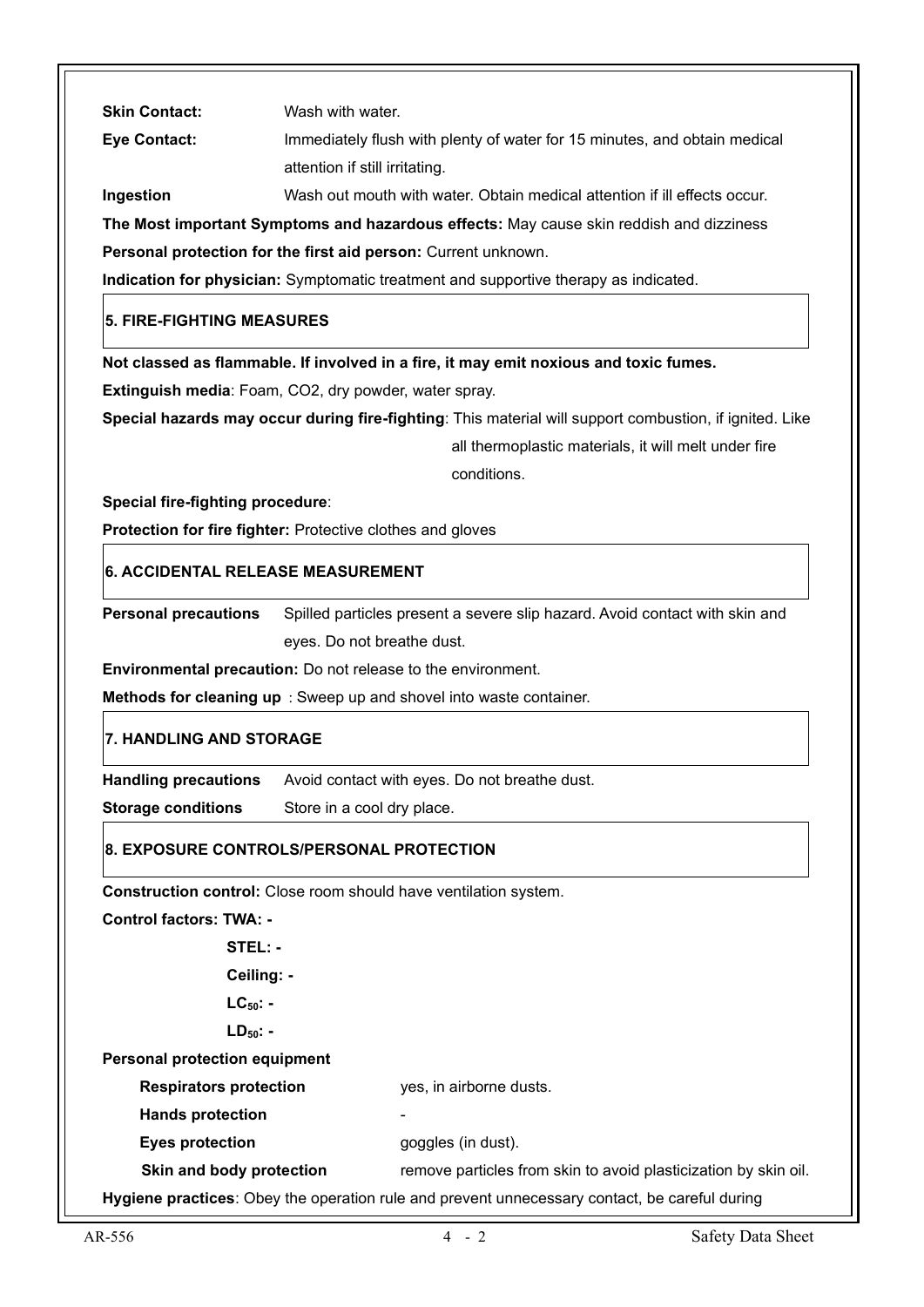|                                                                           | handling, and wash hands after handling.                          |  |  |
|---------------------------------------------------------------------------|-------------------------------------------------------------------|--|--|
| 9. PHYSICAL AND CHEMICAL PROPERTIES                                       |                                                                   |  |  |
| <b>Type</b>                                                               | BMA/MMA copolymer                                                 |  |  |
| Appearance                                                                | White transparent; free flowing bead                              |  |  |
| Odor                                                                      | Slight                                                            |  |  |
| Specific gravity (water=1)                                                | $1.0 - 1.1 (20^{\circ}C)$                                         |  |  |
| Total solids (%w/w)                                                       | min. 98 %                                                         |  |  |
| Average mol. Weight (Mw)                                                  | 36,000                                                            |  |  |
| Acid value (mg KOH/g)                                                     | 14.5                                                              |  |  |
| Tg (DSC: $°C$ )                                                           | 85                                                                |  |  |
| <b>Softening point (Ring&amp;Ball)</b>                                    | $-\!$                                                             |  |  |
| Viscosity Brookfield (25°C)                                               | 350 -450 (35% EAc)                                                |  |  |
| Density (20 °C; kg/l)                                                     | 1.11                                                              |  |  |
| Solubility in water (% by wt.)                                            | Insoluble. Soluble in ketones, aromatics and esters.              |  |  |
| Vapor pressure (at 20°C)                                                  | not available                                                     |  |  |
| <b>Flashing point</b>                                                     | none                                                              |  |  |
| <b>Explosion Limited</b>                                                  | LEL: -<br>UEL: -                                                  |  |  |
| Partition coefficient (n-octanol/water, log Kow) : -                      |                                                                   |  |  |
| <b>10. STABILITY AND REACTIVITY</b>                                       |                                                                   |  |  |
| <b>Stability</b>                                                          | <b>Stable</b>                                                     |  |  |
| Possible hazards under special condition                                  | None                                                              |  |  |
| <b>Conditions to avoid</b>                                                | None                                                              |  |  |
| <b>Material to avoid</b>                                                  | None                                                              |  |  |
| <b>Hazardous decomposition products</b>                                   | None known                                                        |  |  |
| <b>11. TOXICOLOGICAL INFORMATION</b>                                      |                                                                   |  |  |
| <b>Acute Toxicity:</b>                                                    |                                                                   |  |  |
|                                                                           | Inhalation: Dust may be irritated to the upper respiratory tract. |  |  |
| Skin: Unlikely to cause skin irritation<br>Eyes: May cause eye irritation |                                                                   |  |  |
| Ingestion: Unlikely to be hazardous if swallowed                          |                                                                   |  |  |
| <b>Regional effects:</b>                                                  |                                                                   |  |  |
| Sensitization:                                                            |                                                                   |  |  |
| <b>Chronic toxicity or long-term toxicity:</b>                            |                                                                   |  |  |